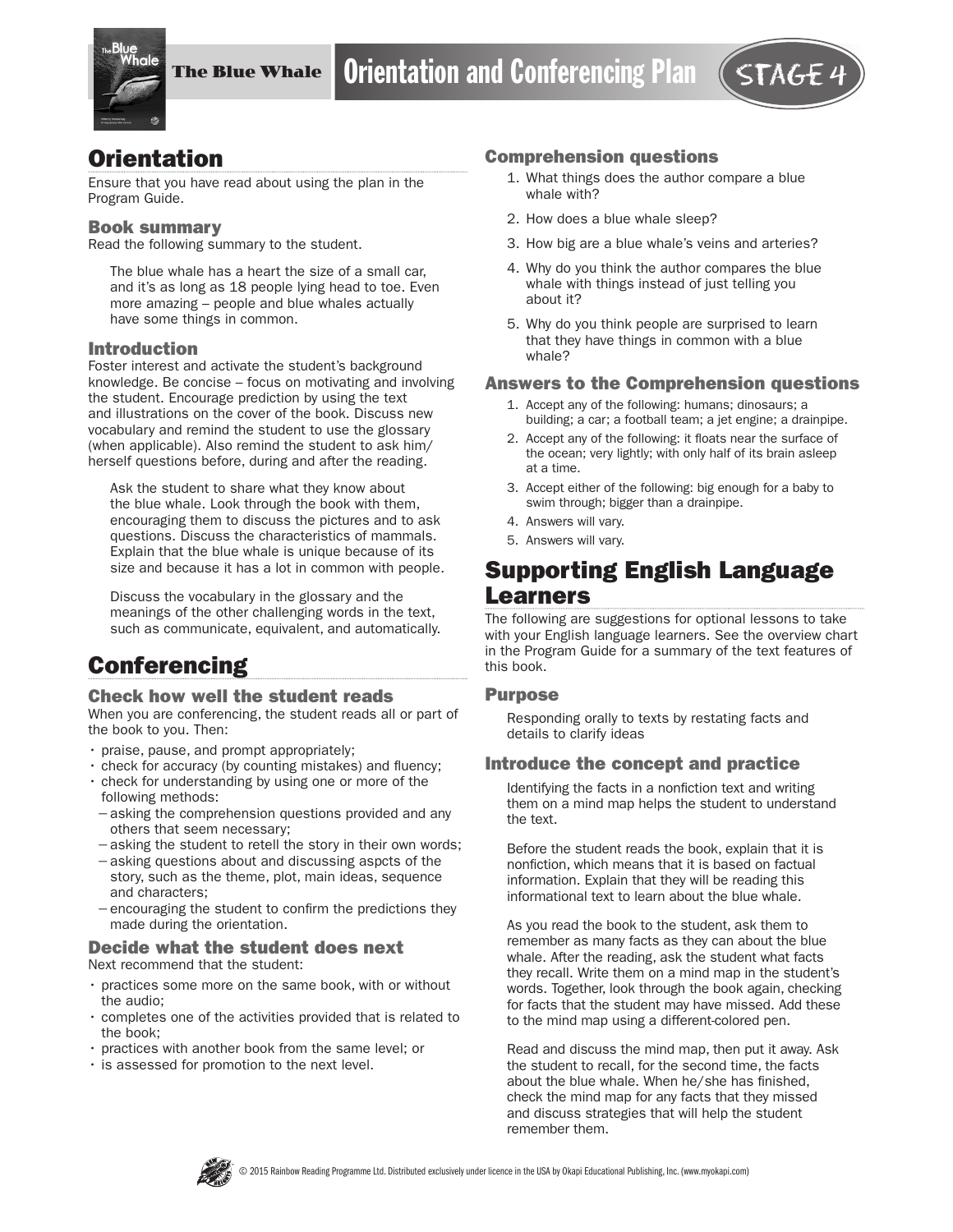



### Name:.............................................................................................................................. Date:..............................................

Introduction: The blue whale has a heart the size of a small car, and it's as long as 18 people lying head to toe. Even more amazing – people and blue whales actually have some things in common.

| The blue whale is the largest animal that has ever lived  |  |  |  |  |  |  |  |
|-----------------------------------------------------------|--|--|--|--|--|--|--|
| on our planet – much larger than any of the dinosaurs!    |  |  |  |  |  |  |  |
| When you were born, _______ weighed about the same        |  |  |  |  |  |  |  |
| a small cat. When _______ blue whale is born,             |  |  |  |  |  |  |  |
| ________ weighs more than a _______ grown African         |  |  |  |  |  |  |  |
| elephant. That's ________ the same weight as 140          |  |  |  |  |  |  |  |
| ten-year-old ___________! The blue whale _________ to the |  |  |  |  |  |  |  |
| same length _________ 18 people lying head ________ toe.  |  |  |  |  |  |  |  |
| If an adult ________ whale stood on its _________ , it    |  |  |  |  |  |  |  |
| would be as _______ as a six-story building. _______ of   |  |  |  |  |  |  |  |
| a small car. imagine something that size                  |  |  |  |  |  |  |  |
| inside your chest. That's ______ big a blue               |  |  |  |  |  |  |  |
| whale's ________ is. A blue whale's _______ is so large,  |  |  |  |  |  |  |  |
| an _________ football team would be ________ to stand     |  |  |  |  |  |  |  |
| on it. _______ might think that such _______ enormous     |  |  |  |  |  |  |  |
| animal has enormous ___________. Actually, a blue whale   |  |  |  |  |  |  |  |
| _________ have any teeth.                                 |  |  |  |  |  |  |  |

| <b>Accuracy Chart</b> (Exact word replacement only) |              |                    | <b>Errors</b>                                                                     |
|-----------------------------------------------------|--------------|--------------------|-----------------------------------------------------------------------------------|
| <b>Words Entered</b>                                | <b>Score</b> | Level              | $M$ = Meaning (makes sense) $\_\_\_\_\$ S = Syntax (sounds right) $\_\_\_\_\_\_\$ |
| More than 11 correct                                |              | Independent        | Heard $\subset$<br>Unseen $\subset$<br>Seen $\subset$                             |
| 10 or 11 correct                                    |              | Instructional      | Comments:                                                                         |
| Fewer than 10 correct                               |              | <b>Frustration</b> |                                                                                   |

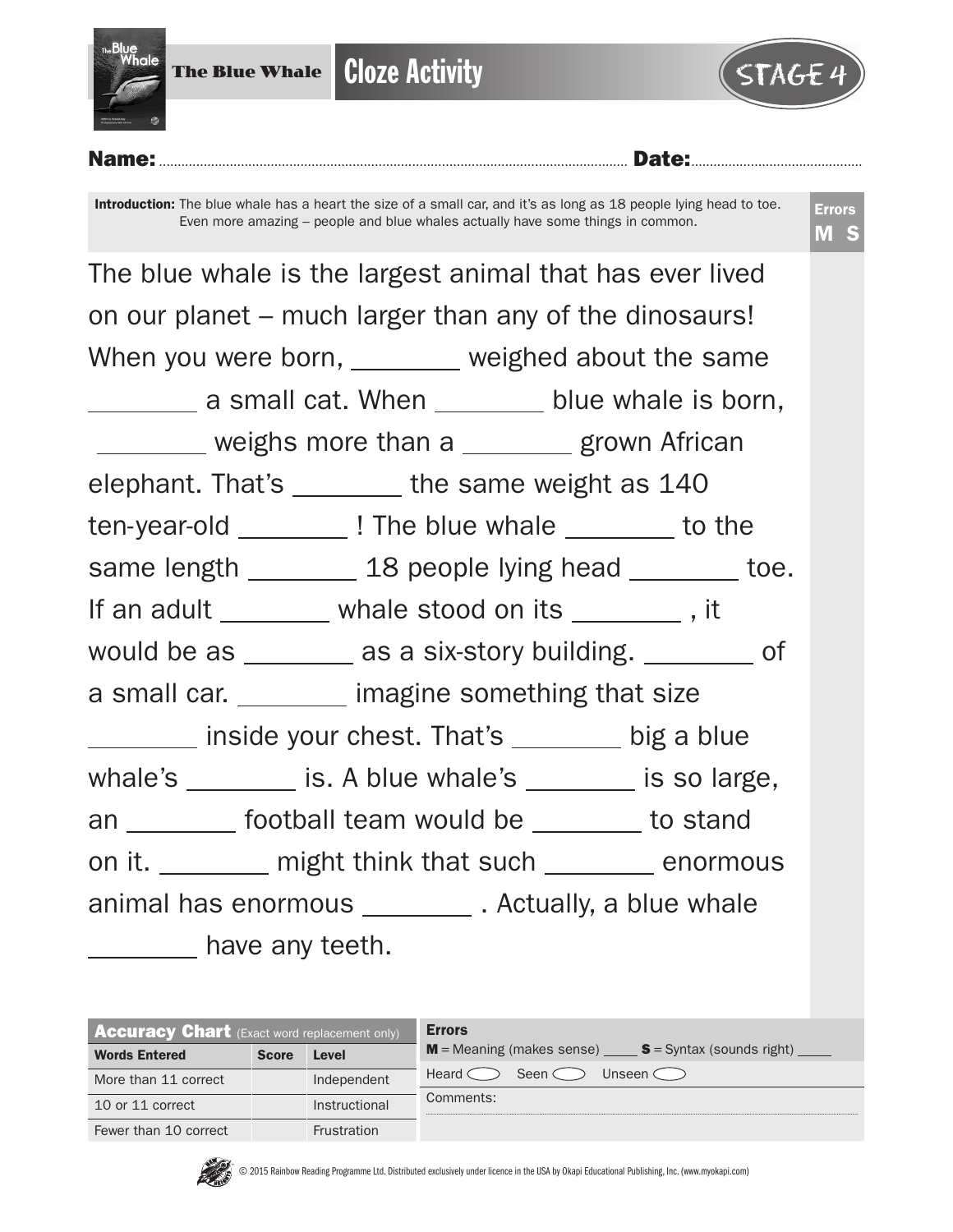

| The blue whale is the largest animal that<br>has ever lived on our planet – much larger<br>than any of the dinosaurs! When you were<br>born, you weighed about the same as a<br>cat. When a blue whale is born, it weighs<br>more than an African elephant.                                                              |
|--------------------------------------------------------------------------------------------------------------------------------------------------------------------------------------------------------------------------------------------------------------------------------------------------------------------------|
| That's about the same weight as 140<br>ten-year-old kids! A blue whale's heart is<br>the same size as a small car. A blue whale's<br>tongue is large enough for an entire football<br>team to stand on. A blue whale<br>doesn't have any teeth.                                                                          |
| Instead, it has something like a giant hair comb.<br>To feed, it takes in gulps of water, which contains<br>krill. Then, using its tongue, it pushes the water out<br>through the gaps in its comb, and the krill stay inside.<br>Blue whales swim far apart. They keep in touch<br>with each other through their calls. |
| ______________________________<br>These calls need to be loud enough to<br>communicate across oceans. Blue whales<br>and humans are both mammals. Human<br>babies and baby blues both drink milk.<br>Blue whales breathe air like you, but they<br>have to come up to the surface to breathe.                            |
| Otherwise they will drown. Blue whales and<br>people both have warm blood pumping around<br>their bodies. A blue whale can live about as<br>long as a person can. Many people are<br>surprised to learn that they have things in<br>common with blue whales.                                                             |

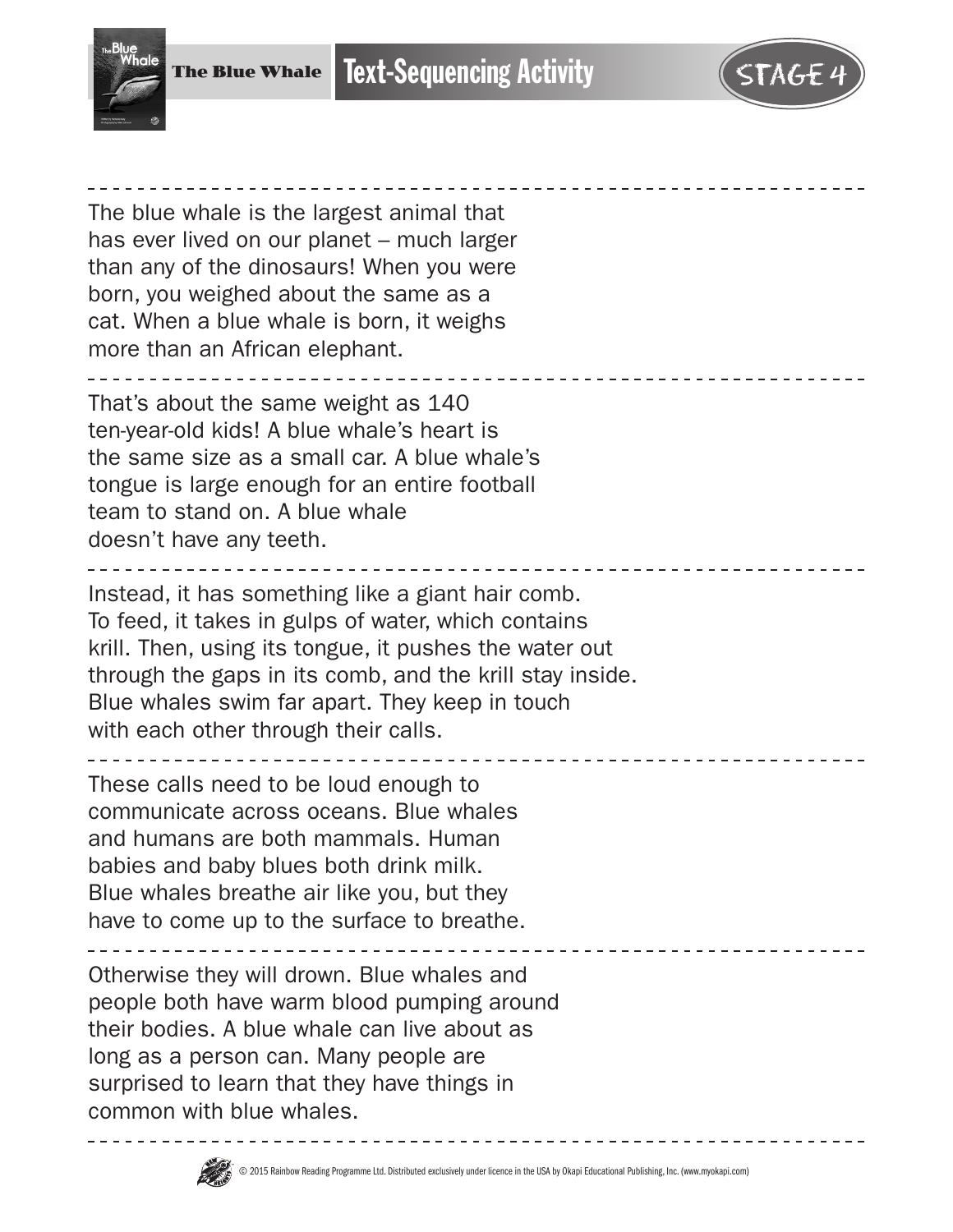

## Name:.............................................................................................................................. Date:..............................................

Words can be found in these directions:



The letter in each square can only be used in one word.

Words to find:

| e                                                                    | I      | e | p                                                                       | h           | a            | n                 | t           | a                                           | n                           | y           | $\mathbf b$ |
|----------------------------------------------------------------------|--------|---|-------------------------------------------------------------------------|-------------|--------------|-------------------|-------------|---------------------------------------------|-----------------------------|-------------|-------------|
| $\mathbf S$                                                          | I      | W | h                                                                       | İ           | $\mathbf C$  | h                 | h           | t                                           | $\mathbf O$                 | W           | U           |
| a                                                                    | a      | e | f                                                                       | I           | $\mathbf O$  | U                 | $\mathbf d$ | a                                           | $\mathsf{n}$                | $\mathbf 0$ | İ           |
| $\mathbf b$                                                          | n      | m | n                                                                       | $\mathbf O$ | e            | a                 | n           | d                                           | S                           | U           | I           |
| I                                                                    | h      | İ | e                                                                       | g           | r            | m                 | i           | I                                           | k                           | I           | $\mathbf d$ |
| e                                                                    | U      | m | $\mathbf O$                                                             | r           | t            | $\mathbf d$       | t           | W                                           | $\mathbf O$                 | d           | İ           |
| i                                                                    | m      | a | W                                                                       | İ           | $\mathsf{n}$ | h                 | a           | $\mathbf 0$                                 | f                           | $\mathbf 0$ | n           |
| n                                                                    | a      | g | h                                                                       | $\mathbf b$ | I            | U                 | e           | y                                           | $\mathbf b$                 | $\mathbf C$ | g           |
| S                                                                    | n      | İ | a                                                                       | a           | $\mathbf S$  | S                 | f           | t                                           | $\mathsf{u}$                | e           | m           |
| i                                                                    | İ      | n | I                                                                       | S           | $\mathbf d$  | a                 | t           | r                                           | t                           | a           | a           |
| $\mathsf{d}$                                                         | t      | e | e                                                                       | $\mathbf 0$ | y            | $\mathbf 0$       | İ.          | a                                           | $\mathbf O$                 | n           | $\mathbf d$ |
| e                                                                    | h      | U | n                                                                       | $\mathbf d$ | r            | e                 | d           | r                                           | $\mathsf{n}$                | m           | e           |
| n                                                                    | i      | m | a                                                                       | I           | t            | e                 | e           | t                                           | h                           | d           | İ           |
| air<br>blue<br>elephant<br>human<br>it<br>milk<br><b>SO</b><br>whale |        |   | and<br>building<br>for<br>hundred<br>largest<br>ocean<br>stand<br>which |             |              | but<br>from<br>of |             | any<br>day<br>has<br>in<br>loud<br>or<br>to |                             |             |             |
|                                                                      | inside |   |                                                                         |             |              |                   |             |                                             | animal<br>imagine<br>length |             |             |

Use the letters that are left to make the word that tells how many years some blue whales can live for.................................................................................................................................................................

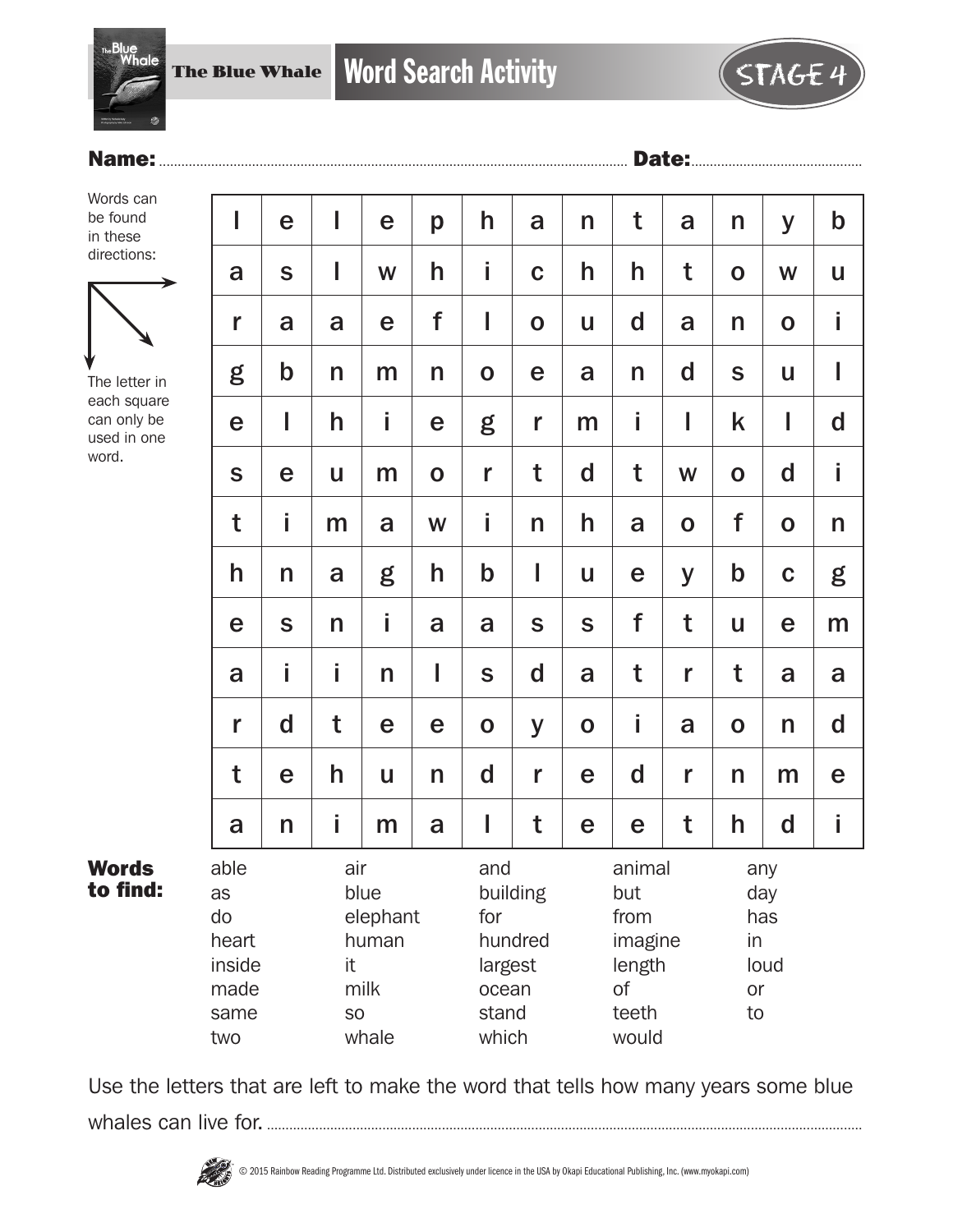

The Blue Whale

Board Game Activity **STAGE 4** 

 $\mathbf \Omega$ 



2 3

A newborn **4** A newborn<br>blue whale weighs more than an African elephant. Spin again. Go forward that number.

- $*$  Spin the numbered spinner.
- $*$  The highest number starts.
- $*$  You need to spin the exact number to move onto the END square.

30

Blue whales **18** Blue writing creatures called krill. Go on to 22.

19 20

 $\boldsymbol{\Phi}$ 

- Blue whales  $21$  Blue whales  $\left| \right|$   $\left| 22 \right|$ loudest and START The blue whale is the largest animal that has ever lived on our planet!
- lowest sound of any creature. Spin again. Go back that number. END Many people are surprised to learn that they have things in common



Blue whales are mammals, just like you. Go forward three spaces. 23 2



building is high. If you spin one of them, go on to 11.



**ARAN** 

© 2015 Rainbow Reading Programme Ltd. Distributed exclusively under licence in the USA by Okapi Educational Publishing, Inc. (www.myokapi.com)